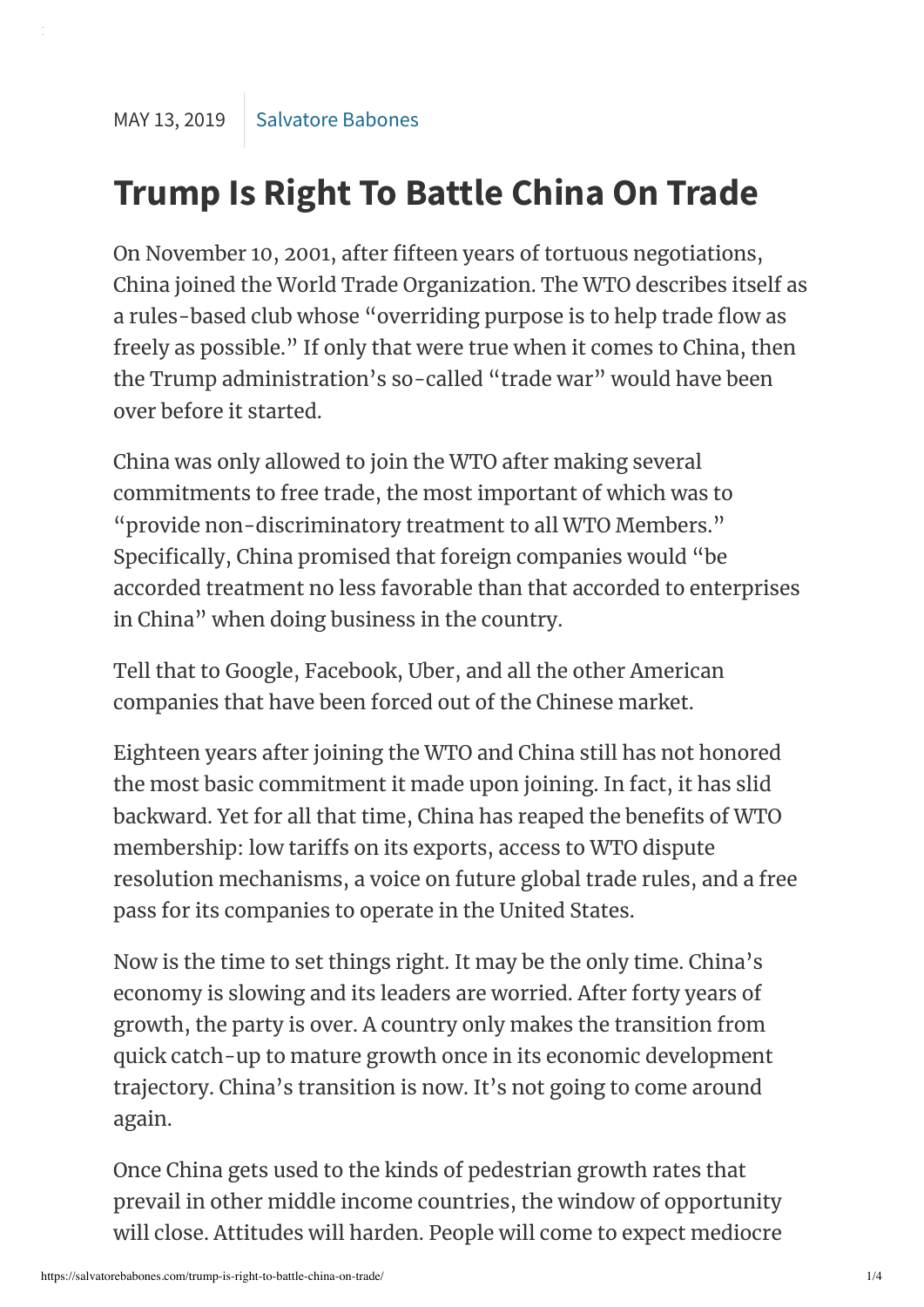results and a cycle of boom and bust. Slow growth will become the new normal.

But right now, China's population is restive, and its leaders are scared. There's blood in the water. Now is the time to strike on trade with China. If China isn't persuaded to meet its 2001 WTO commitments now, then it never will be.

The Trump administration's decision to raise tariffs effective May  $10$  – while exempting goods already in transit to the United States—has set the clock ticking. Some Chinese exporters will take a chance and ship anyway, hoping that the dispute will be resolved in the four to six weeks it takes their goods to reach West Coast ports. Others will hold back to wait and see. Both groups will be pressuring the Chinese government to come to a deal as quickly as possible.

Americans have a bad habit of thinking that China lacks internal politics, but that is completely incorrect. China's ruling Communist Party forbids public expressions of dissent, but you can be sure that China's major exporters are on the phone to their comrades in government and the Party. There's big money at stake, and in China more than in most places, cash is king. The lack of democratic accountability makes China's politics even more dependent on money, not less. In public, everything is quiet, but in private, the pressure is mounting.

## **Opening Doors**

Yet there is no such thing as a U.S.-China "trade war." A trade war happens when two countries compete to secure advantages for their own exports over those of another country. But US and Chinese exporters rarely compete head-to-head in the same sector. Trump is not seeking advantages for American cars or refrigerators over Chinese ones.

https://salvatorebabones.com/trump-is-right-to-battle-china-on-trade/ r policy. But the United States has been<br>https://salvatorebabones.com/trump-is-right-to-battle-china-on-trade/ r The current U.S.-China negotiations are all about market access, and Trump's tariffs are focused on opening markets, not closing them. Open markets have been at the heart of America's Asia policy since before the Civil War. In 1899, Secretary of State John Hay gave the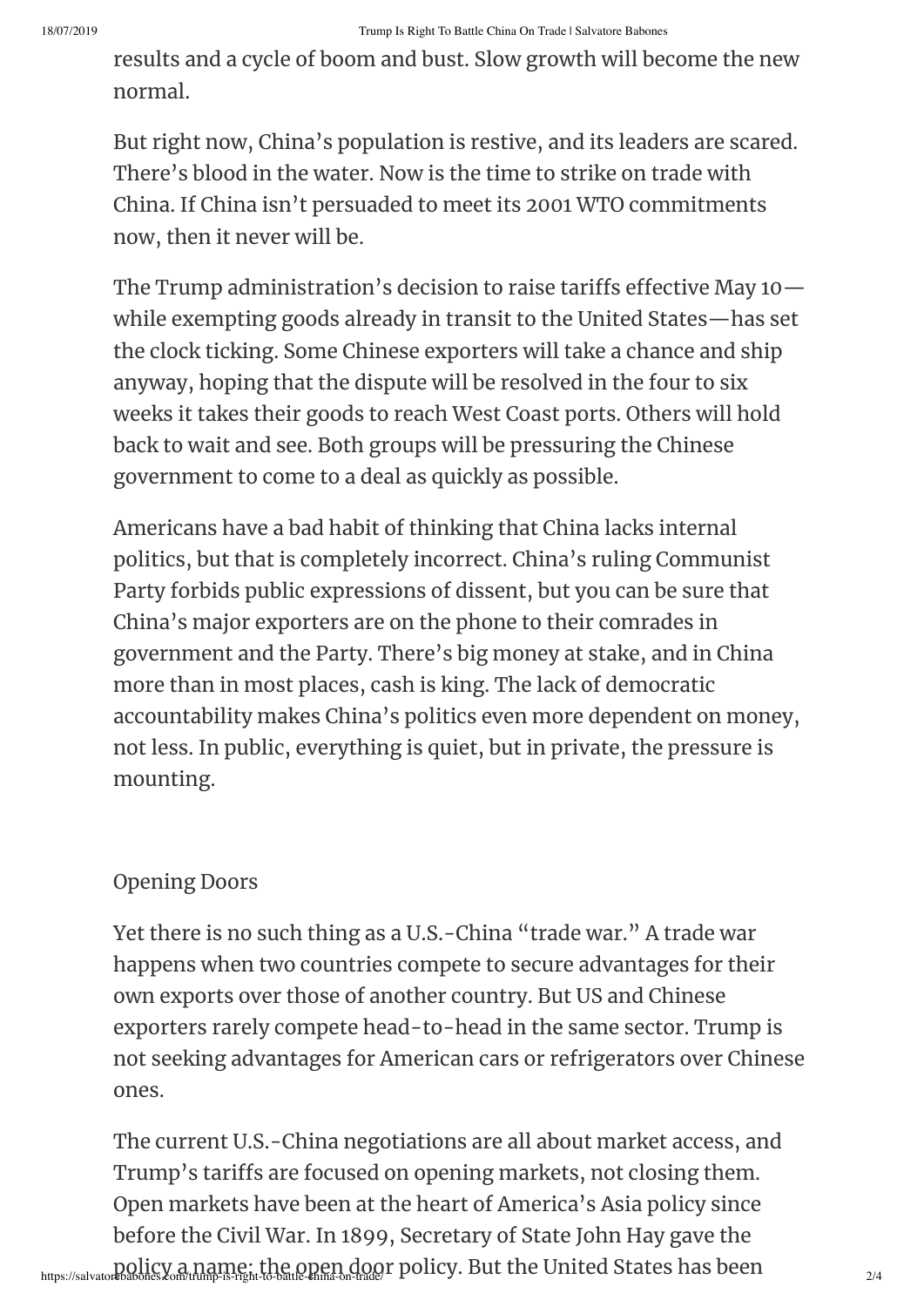pushing for a free and equal Pacific trading regime ever since it signed its first "most favored nation" agreement with China in 1844.

China's doors closed when the Communist Party took power in 1949, and these days they only open for companies that China thinks it can turn to its own advantage. That is nothing like the situation in the United States, and nothing like it should be under WTO rules. Report Advertisement

Subject to genuine national-security considerations, any Chinese company can come to the United States, set up shop, and take its chances in the U.S. market. It can freely repatriate any profits back to China. And if it feels aggrieved by anyone or anything, then it can pursue its case in U.S. courts without prejudice.

None of that is true for U.S. companies in China, but it should be. In 2001, China promised that it would open all of its markets to foreign competition, reserving only a small number of highly regulated industries. Specifically, China committed to open its banking and telecommunications sectors by the end of 2006. More than twelve years later, these sectors are still completely closed.

Stay the Course to Change the Course

China has outright refused to live up to its 2001 WTO commitments, but the full picture is much worse than that. Over the last two decades, China has initiated a large-scale campaign of government-sponsored industrial espionage. It forces foreign companies to transfer missioncritical technologies to local partners as the price of doing business in China. And it continues to impede the repatriation of profits made by foreign companies operating in China.

None of this is consistent with the rules-based multilateral system so resolutely endorsed by Chinese President Xi Jinping in his muchlauded 2017 speech to the World Economic Forum. At the time, Xi's internationalist commitment to liberal principles was widely praised as an antidote to Trump's nationalist backpedaling on the global rule of law. But actions speak louder than words.

https://salvatorebabones.com/trump-is-right-to-battle-china-on-trade/<br>tariffs are the means to enforce it. China has amply demonstrated that Trump's America remains committed to the rule of law, and Trump's